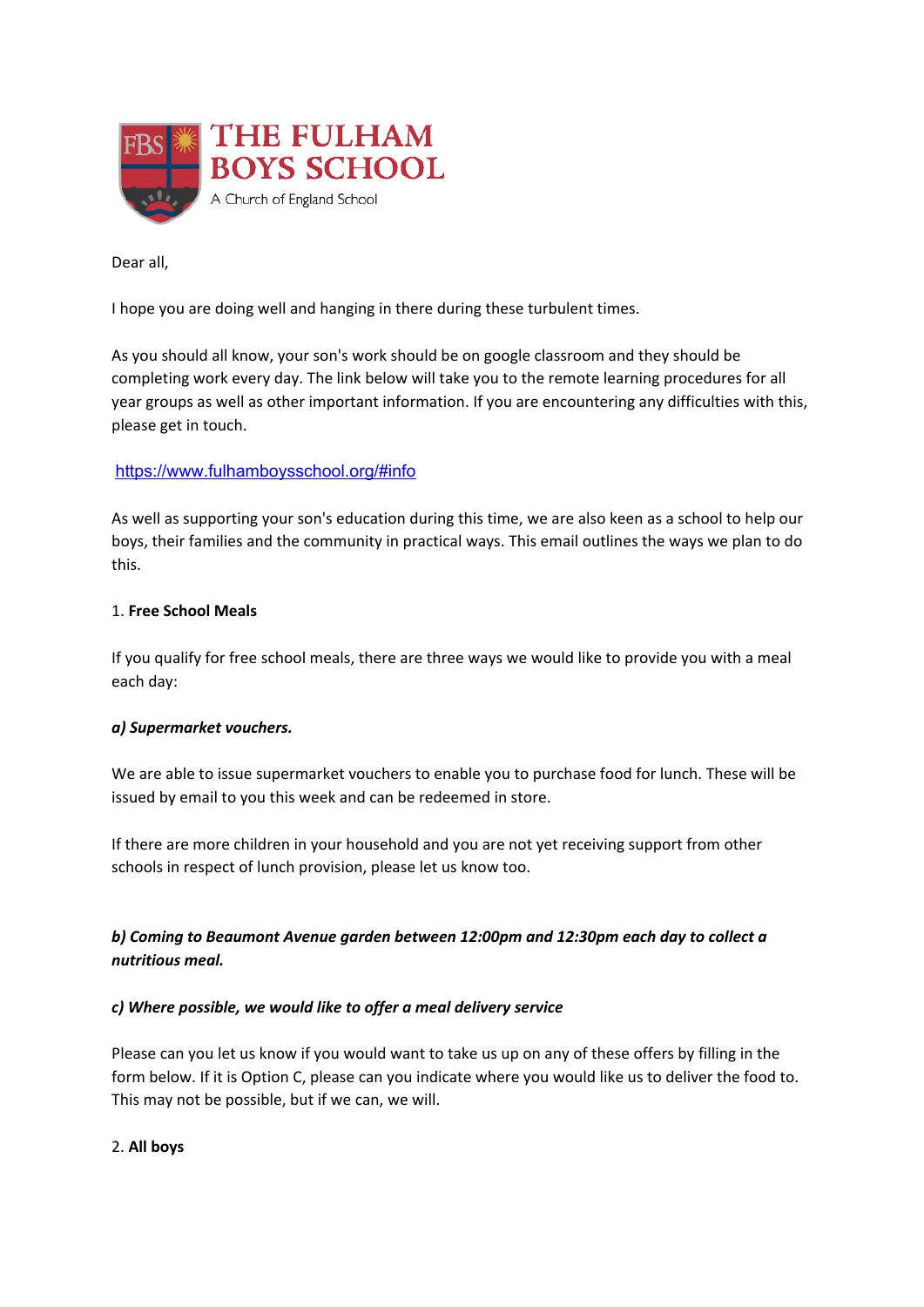We recognise that during this period, even families who do not qualify for free school meals need help and support. If you would like us to provide your son with a nutritious meal every day, please can you let us know. The options available to you are:

# *a) To come to Beaumont Avenue garden between 12:00pm to 12:30pm to collect a nutritious meal, Monday - Friday.*

### *b) A delivery service. This may not be possible, but if we can we will.*

Please can you let us know if you would want to take us up on either of these offers by filling in the form below.

### **3. FBS Food Bank**

As a school we are also keen to help our families, and would like to offer food and other necessities to those who need it. Our aim is to do this from Beaumont Avenue garden, once a week, on Mondays. This will be between 2:00 – 3:00pm.

Please can you let us know if you would want to take us up on this offer, and what is your preferred option by filling in the form below.

#### **4. Community Food Bank**

We are also keen to help the local community, and would like to offer food and necessities to the most vulnerable in society. Again, our aim is to do this from Beaumont Avenue garden, once a week. This will take place on Fridays between  $2:00 - 3:00$  pm. If you know of anyone who would benefit from this service, please fill in the form below with their details.

### 5. **Your own Communities**

We would also like to encourage you to think of ways to help in your own local communities. Please find attached postcards. We ask you to only use these in line with Government guidelines. They are just an idea of a way you might want to help.

#### 6. **Other help you may need**

Please can you let us know if there are any other ways we can help during this time. There are lots of people who are keen to help, and who have offered lots of different ways they can do this. If you get in touch with us about something you particularly need (emotional, spiritual, practical) we will do our best to meet that need with the resources we have available to us.

Please can you let us know by filling in the form below.

# For points 1-6, please fill in this [form](https://docs.google.com/forms/d/e/1FAIpQLSeNNGz5nW5vJJd3NaPDUFw1XQa9Iq2msZPAubRyUtEYCleByQ/viewform?usp=sf_link). If you have any questions about the form, or require **further information, please contact j.fialka@fulhamboysschool.org.uk**

**7. Mike and the team.**